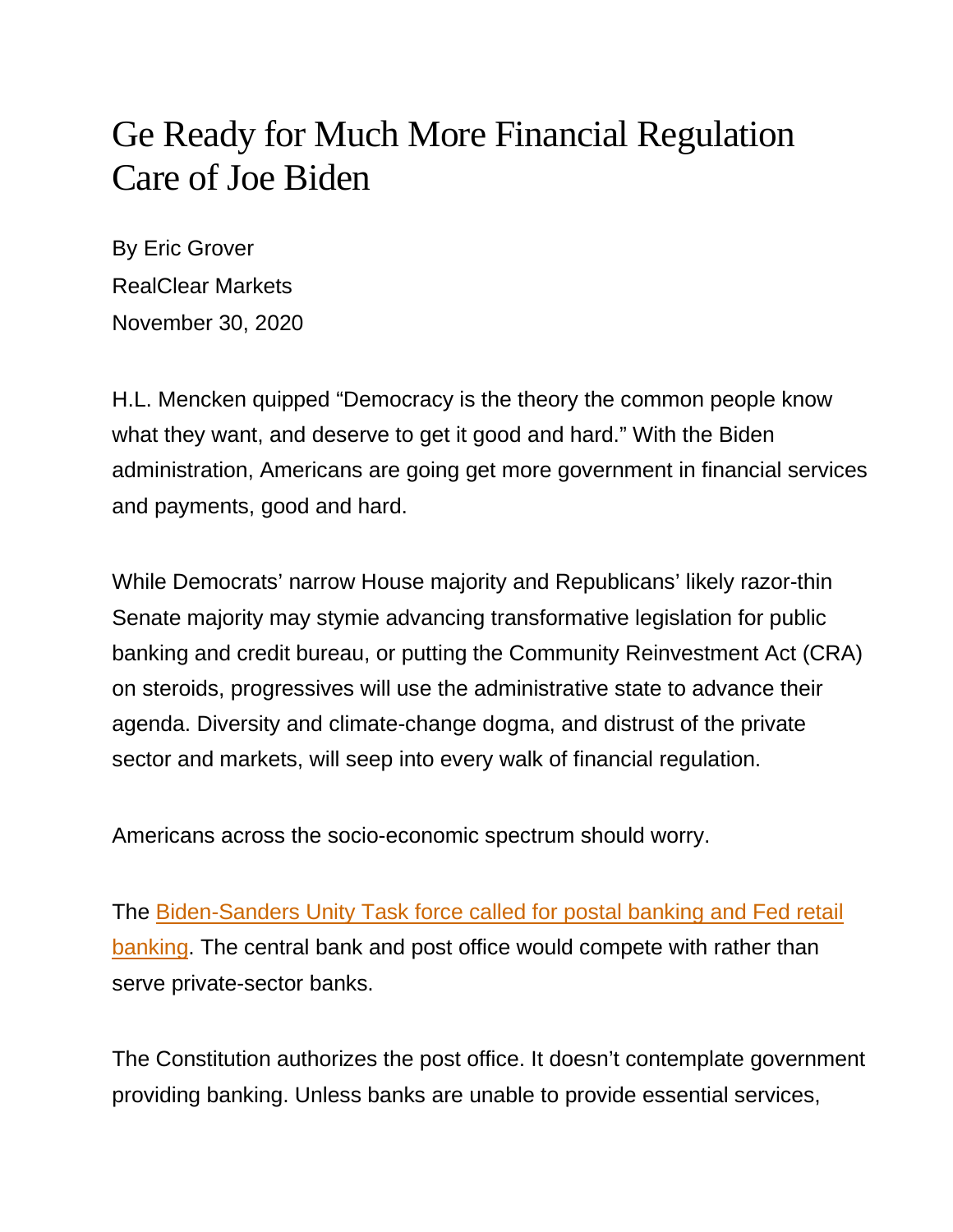Washington should play the role of the night watchman, not provider. In the private sector capital and talent are dynamically allocated to banks that delight their customers and sensibly price risk. The system self-corrects. Postal and Fed banking would be the opposite. They would be political, rely on support from the postal union and statists on Capitol Hill, and, be subsidized.

Progressives champing at the bit for government banking use the unbanked as a political prop. What's the problem?

By 2019 the percentage of unbanked US households declined to [5.4%](https://www.fdic.gov/analysis/household-survey/2019report.pdf) - the lowest in history. Fully 56.2% of unbanked households report they aren't interested in having a bank account. As reasons for not having a bank account 48.9% cite not having enough money to meet account minimums, 36.3% don't trust banks, and 36% express privacy concerns. Those engaged in the black or grey economies have reason not to have a bank account.

There are, however, no Americans so poor they can't enjoy basic banking and general-purpose-reloadable prepaid or debit cards.

Ten thousand banks and credit unions compete for their business. Some still offer free accounts with no conditions. Prepaid card specialists Green Dot and Netspend provide low-cost basic banking to millions. Mobile neobanks like Chime, funded by debit interchange, are storming the market. Most have no minimum balances or monthly fees.

CRA assumes banks need a government cattle prod to serve many Americans. Activists use it to bludgeon banks to extend credit they otherwise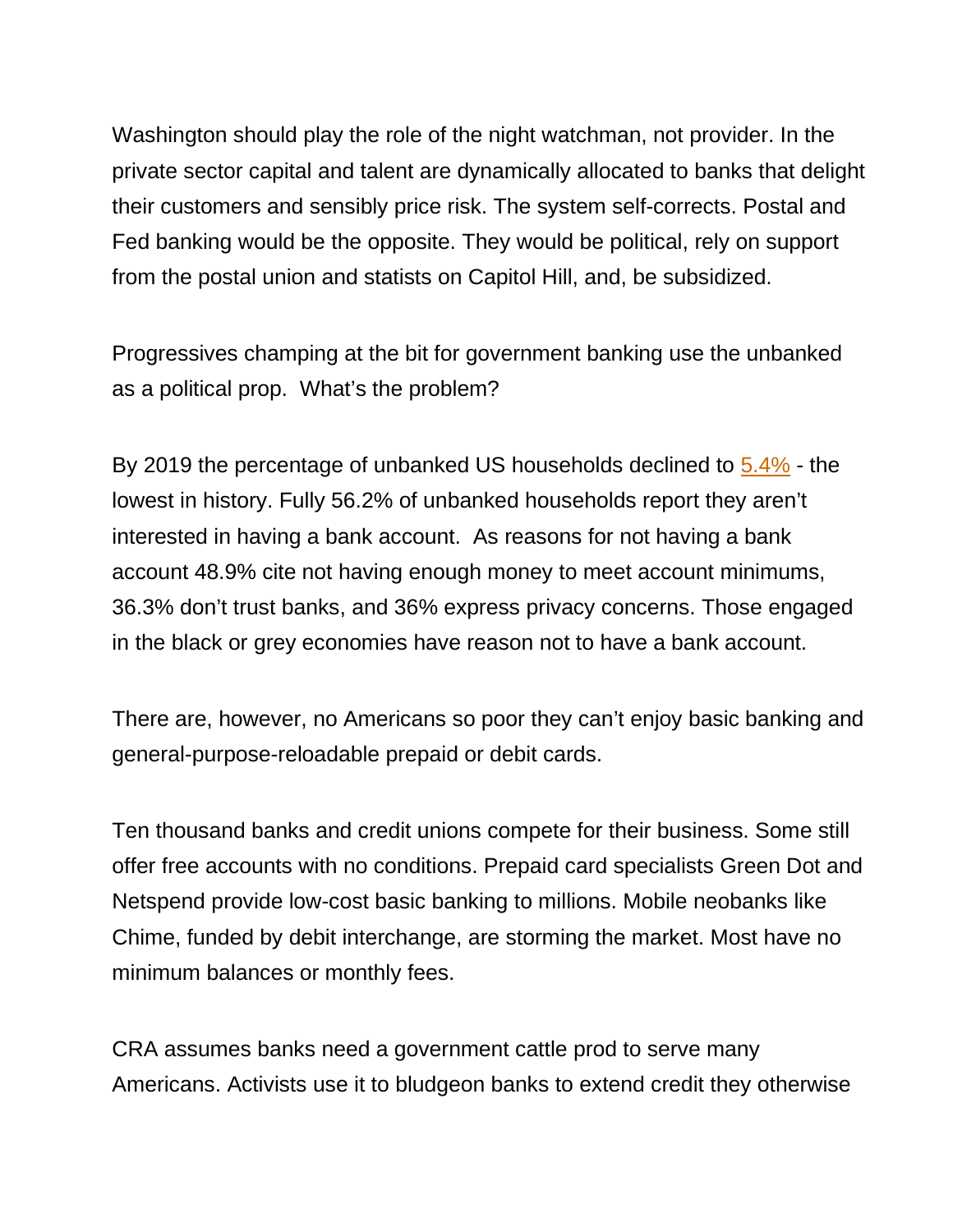wouldn't, and to extract tribute to attest to their CRA bona fides. At a minimum, regulators will jawbone banks to make more loans to lower-income and riskier borrowers and CRA exams will become more aggressive. Progressives will push to expand it to cover non-bank lenders and insurance companies.

The Biden-Sanders [Unity Task Force proposed public credit reporting](https://joebiden.com/wp-content/uploads/2020/08/UNITY-TASK-FORCE-RECOMMENDATIONS.pdf) run by the Consumer Financial Finance Bureau (CFPB). It's a Trojan horse to politicize and racialize credit.

Commercial credit bureaus Equifax, Experian, and Transunion have made credit markets more efficient, enabling banks to assess risk and the creditworthy to access credit, instantly. Progressives rail against them because average scores aren't identical across all racial and ethnic groups. Few things are. Credit scores, however, are colorblind, lowering credit's cost for everybody, but especially for anyone who superficially might appear risky.

Credit bureaus' purpose isn't to minimize racial disparities. It's to objectively report credit histories and scores predicting individual consumers' propensity to repay. Scores don't give black borrowers two demerits for paying late while Asian borrowers get only one. One only sees that kind of systemic racial preference in university admissions and corporate and government hiring.

Congress legislates policy regulators are supposed to implement. Often, however, regulators go further.

Obama's CFPB brazenly flouted Dodd-Frank's exempting auto dealers from its jurisdiction. Guessing borrowers' race, it sued Ally Bank for racial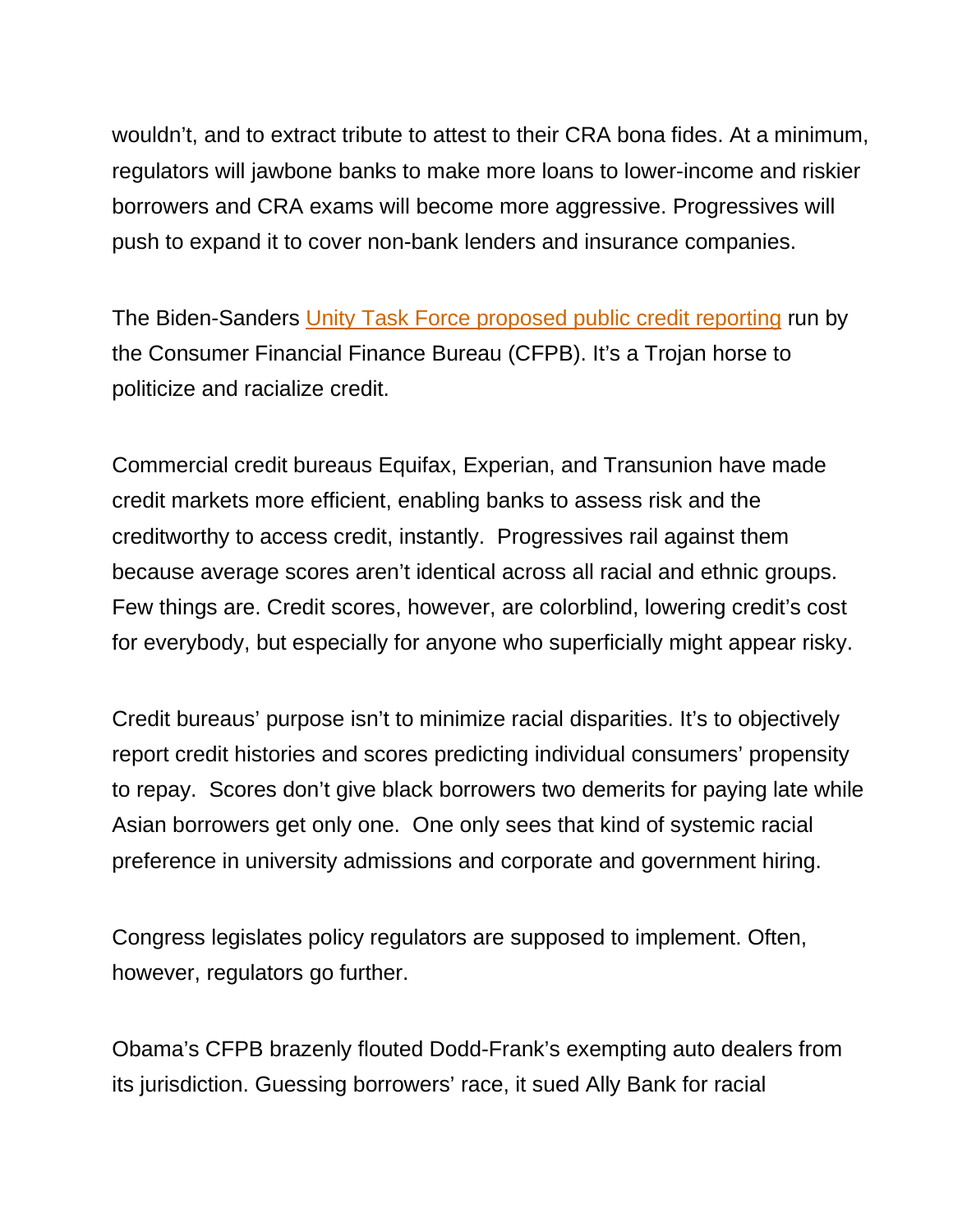discrimination in auto-dealer-finance programs it funded. To bully [Ally into](https://nypost.com/2016/02/07/obama-bullied-bank-to-pay-racial-settlement-without-proof-report/)  [settling](https://nypost.com/2016/02/07/obama-bullied-bank-to-pay-racial-settlement-without-proof-report/) it threatened the Fed would withhold approval needed to keep its insurance subsidiaries.

AG Jeff Sessions put paid to Operation Check Point, under which the DOJ, FDIC and OCC lawlessly prevented banks and payment processors from serving politically out-of-favor industries like subprime credit, gun dealers and manufacturers, cigar shops, escort services, and coal producers. It's likely to be reincarnated.

If Biden replaces the director of Senator Warren's brainchild the CFPB with her ideological kin, it will renew its war on the subprime-credit industry, thereby, depriving the most-needy of access to credit.

The Fed is the elephant in the room. The Biden administration will look to the financial system's paramount regulator to advance policy. While cultivating a reputation of being apolitical, since its 1913 creation the Fed's been masterfully political and adept at expanding its remit. Former Senate Banking Committee Chairman [Phil Gramm warns](https://www.cato.org/events/38th-annual-monetary-conference) the Fed has become among the most political entities in government. Of Fed employees' contributions to Democrats and Republicans, [89% went to Democrats.](https://nypost.com/2020/11/03/federal-reserve-staffers-boost-political-giving-to-democrats/)

The central bank's socializing introducing diversity and climate-change considerations into prudential regulation and monetary policy. In a woke catechism Fed Chair [Jerome Powell decried](https://www.stlouisfed.org/news-releases/2020/06/12/chair-powells-remarks-on-racial-equality) "the pain of racial injustice." At a SF Fed climate-change conference Fed governor [Lael Brainard](https://www.federalreserve.gov/newsevents/speech/brainard20191108a.htm)  [argued](https://www.federalreserve.gov/newsevents/speech/brainard20191108a.htm) climate change would affect monetary policy and prudential regulation.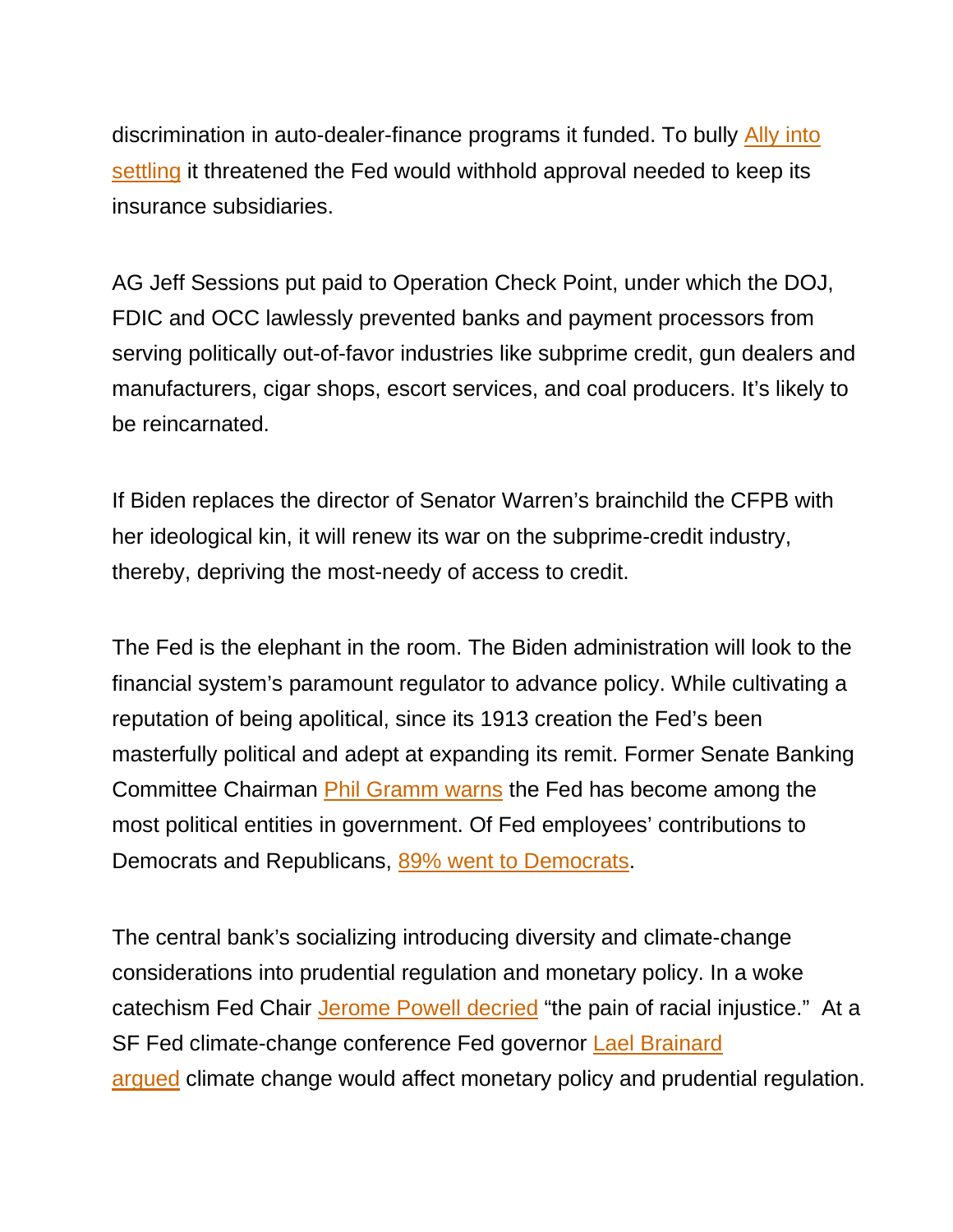Former Fed Chair, Treasury Secretary designate, and fiscal and monetary dove Janet Yellen sings from the same climate-change hymnal.

Progressives are keen for the Fed to directly bank consumers - a form of digital dollars. The principal alternative is central-bank digital dollars distributed through rather than competing with banks. Neither, however, should preclude competing private-sector digital greenbacks.

Bank utilities the Clearing House (TCH) and Early Warning Services, card networks Visa, Mastercard, and Discover, and processors FIS and Fiserv have competing realtime interbank payment systems. The Fed intends to join the fray in 2023 or 2024. TCH's system has been building critical mass since 2017. To enable its system FedNow to compete the Fed will use its regulatory power to insist TCH interoperate.

The Fed's [losing emergency Covid-19 lending facilities](https://www.wsj.com/articles/steve-mnuchins-finest-hour-11605908477?mod=opinion_lead_pos2) used to make loans to businesses, the state of Illinois, and NYC's MTA. It wants to keep its new authority. Progressives would love to use the central bank to bailout improvident states and fund favored sectors like wind mills.

The Fed sets a Dodd-Frank-mandated price cap on debit-interchange fees. They've made offering free checking accounts without conditions and debitissuer innovation more difficult. The price control's architect Senator Dick Durbin will press the Fed to reduce it.

Unless in the Trump administration's twilight FHFA director [Mark Calabria](https://www.wsj.com/articles/fannie-freddie-overseer-seeks-to-end-federal-control-before-trump-leaves-11605873600?mod=hp_lead_pos3)  [privatizes](https://www.wsj.com/articles/fannie-freddie-overseer-seeks-to-end-federal-control-before-trump-leaves-11605873600?mod=hp_lead_pos3) mortgage Goliaths Fannie Mae and Freddie Mac, the Biden